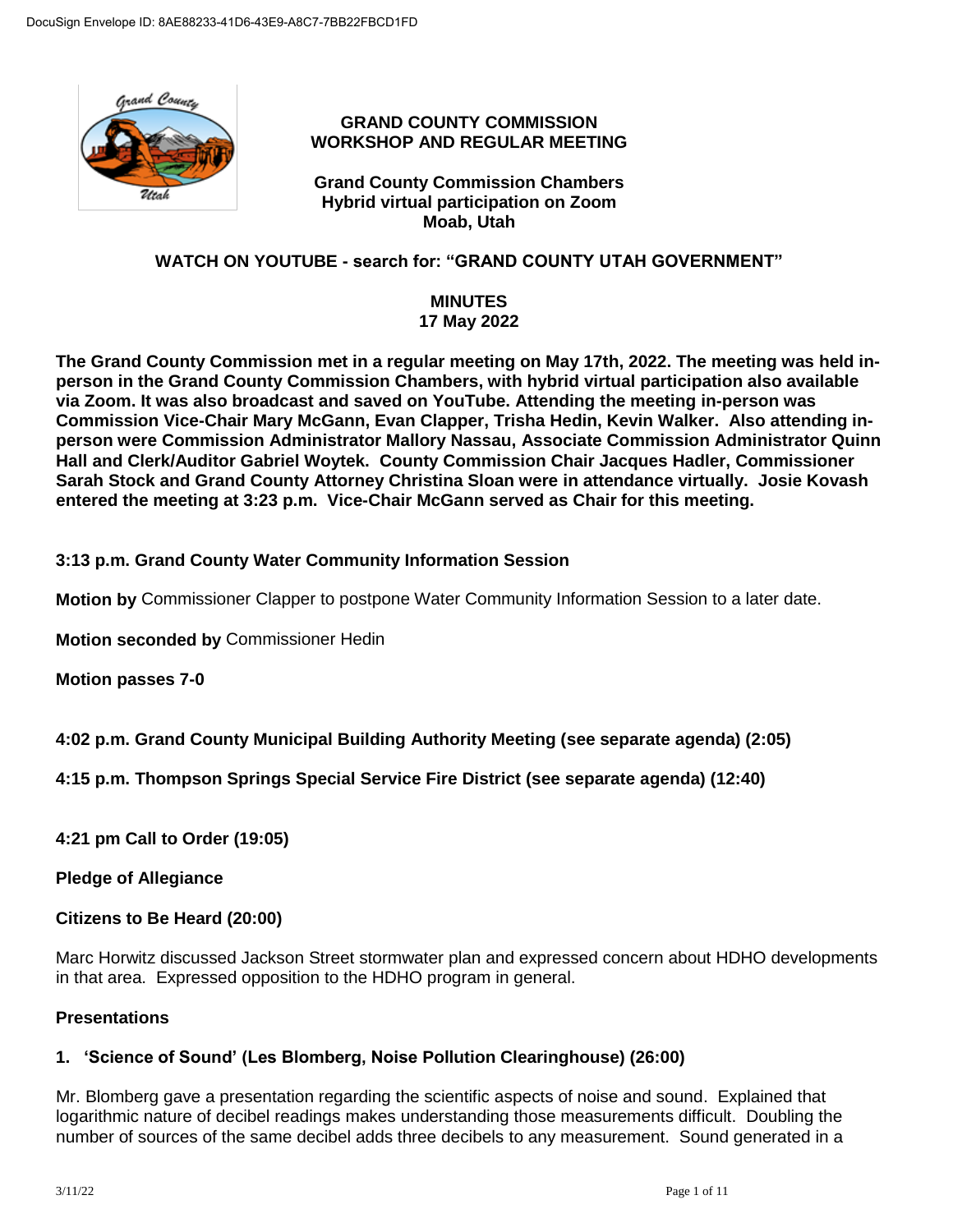valley with hard surfaces has the effect of many reflected sources of sound. A 10 decibel increase represents a doubling of loudness. Moab's environment is characterized by low background noise which highlights artificial noise disruptions. Overview given of field testing results and putting 74db 50 foot drive-by reading into context. Discussion regarding complexities and challenges associated with stationary noise meters that have been introduced in other localities.

# **2. Grand County Fiber High-Speed Internet Build (Jared Anderson, Chief Operating Officer, Emery Telcom) (59:55)**

Mr. Anderson offered update on Fiber project giving presentation as presented in packet. State Public Service Commission has certified Emery Telcom as a provider in Grand County, which enables the current efforts in Grand and San Juan counties. Overview of maps showing different phases through 2025-2027 for delivering Fiber service. Permitting and cashflow availability will dictate whether the plan will be subject to any acceleration. All areas and timeframes subject to change. Physical demonstration of materials associated with install.

# **Vice Chair McGann moved 'Item C' forward in order to accompany presentation**

**C. Approving ordinance for granting E-Fiber, a franchise for communication systems (Associate Commission Administrator Quinn Hall) (1:18:00)**

## **Presentation**

Reviewed and approved by Grand County Roads Supervisor. Not reviewed by County Attorney Sloan.

**Motion by** Commissioner Clapper to approve, pending County Attorney approval.

### **Motion fails due to lack of a second**

**Motion by** Commissioner Walker to postpone item until County Attorney review

### **Seconded by** Commissioner Clapper

### **Discussion**

Commissioner Stock sought clarification that burying fiber lines will only be used in the absence of existing aerial infrastructure. Commissioner Walker sought clarification that currently proposed franchise agreement is for the purpose of operating in County rights of way as a communications provider. Mr. Anderson explained that a postponement of this item should not have any adverse effects on the project timeline.

# **Motion passes 7-0**

**Department Reports** (none scheduled)

# **Approval of Minutes (Gabriel Woytek, Clerk/Auditor)**

May  $2^{nd}$ , 2022 (Special Meeting – Noise Workshop)

May 3<sup>rd</sup>, 2022 (Regular County Commission Meeting)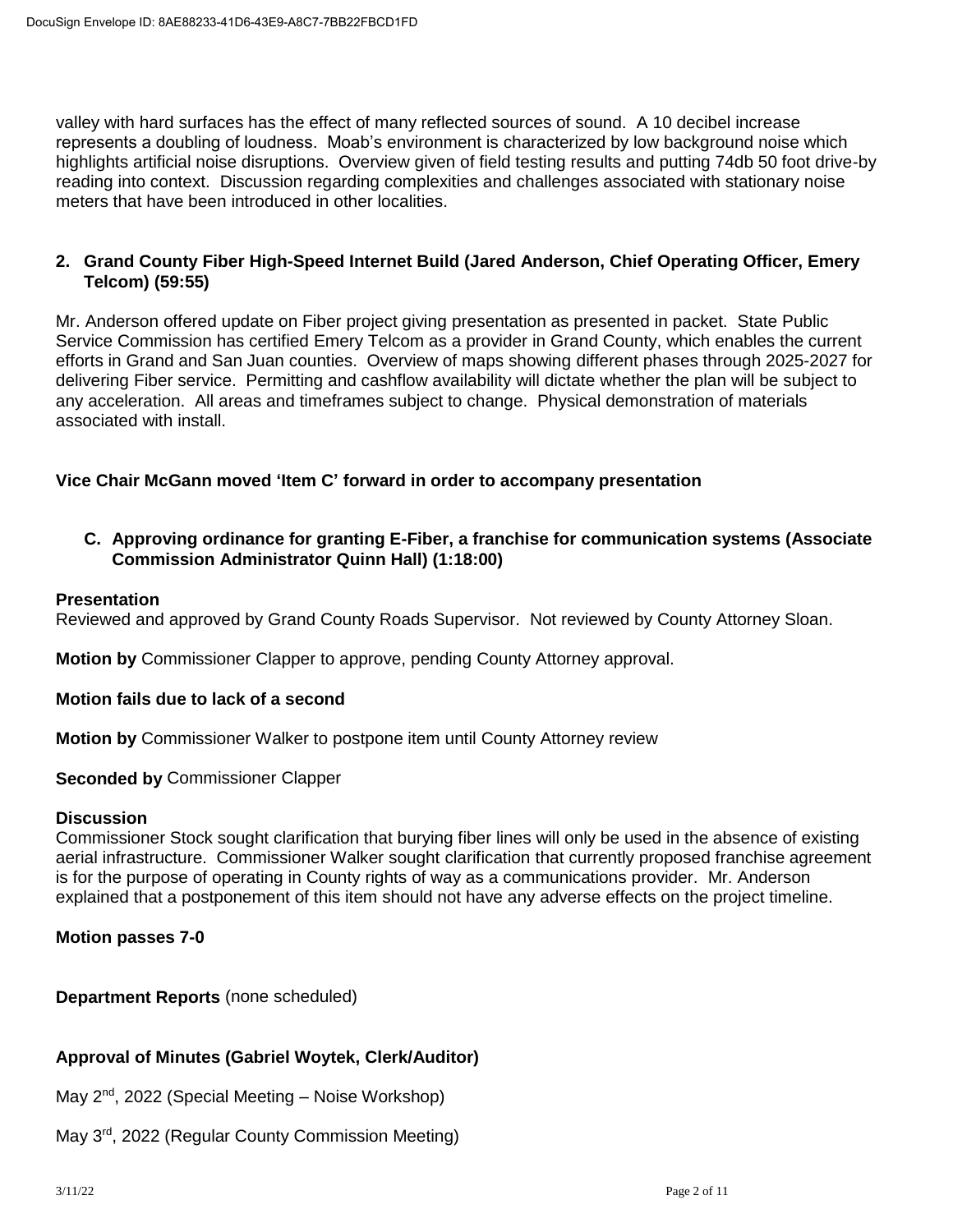Motion by Commissioner Hedin to approve the minutes from May 2<sup>nd</sup>, 2022 and May 3<sup>rd</sup>, 2022.

## **Motion Seconded by** Commissioner Walker

**Discussion** (none at this time)

**Motion Passes 7-0**

## **Ratification of Payment of Bills**

**Motion by** Commissioner Walker to approve and ratify payment of bills in the amount of \$765,014.05 and payroll in the amount of \$327,514.92 for a combined total of \$1,092,528.97.

**Motion Seconded by** Commissioner Clapper

**Discussion** (none at this time)

**Motion passes 7-0**

**Commission Member Disclosures** (none at this time)

# **General Commission Reports and Future Considerations (1:27:00)**

Jacques Hadler

- Responsible Recreation meeting, current efforts to include responsible recreation messaging in trail apps

- Trail Mix meeting
- Drive-by noise testing with GCSO at Kane Creek and Cemetery locations
- Motorized Trail Committee meeting
- Meeting between Chamber of Commerce representatives and County representatives to increase understanding regarding Transient Room Tax

Trisha Hedin

- Planning Commission, workforce housing
- Conservation District, \$2,000 in funding available
- OSTA advisory committee
- Homeless Council, 166 receiving services
- Future consideration: Discussion about Fentanyl in the community and being a state leader in combating it

Sarah Stock

- Meeting regarding State Catastrophic Fire Program with Jason Johnson of FFSL and Fire Warden Bruce **Jenkins** 

Kevin Walker

- Future consideration: reports from different County departments during presentation time to increase transparency of county operations.

Evan Clapper

- Cemetery District Board, new shelter and gathering place being discussed and explored for celebrations of life/funerals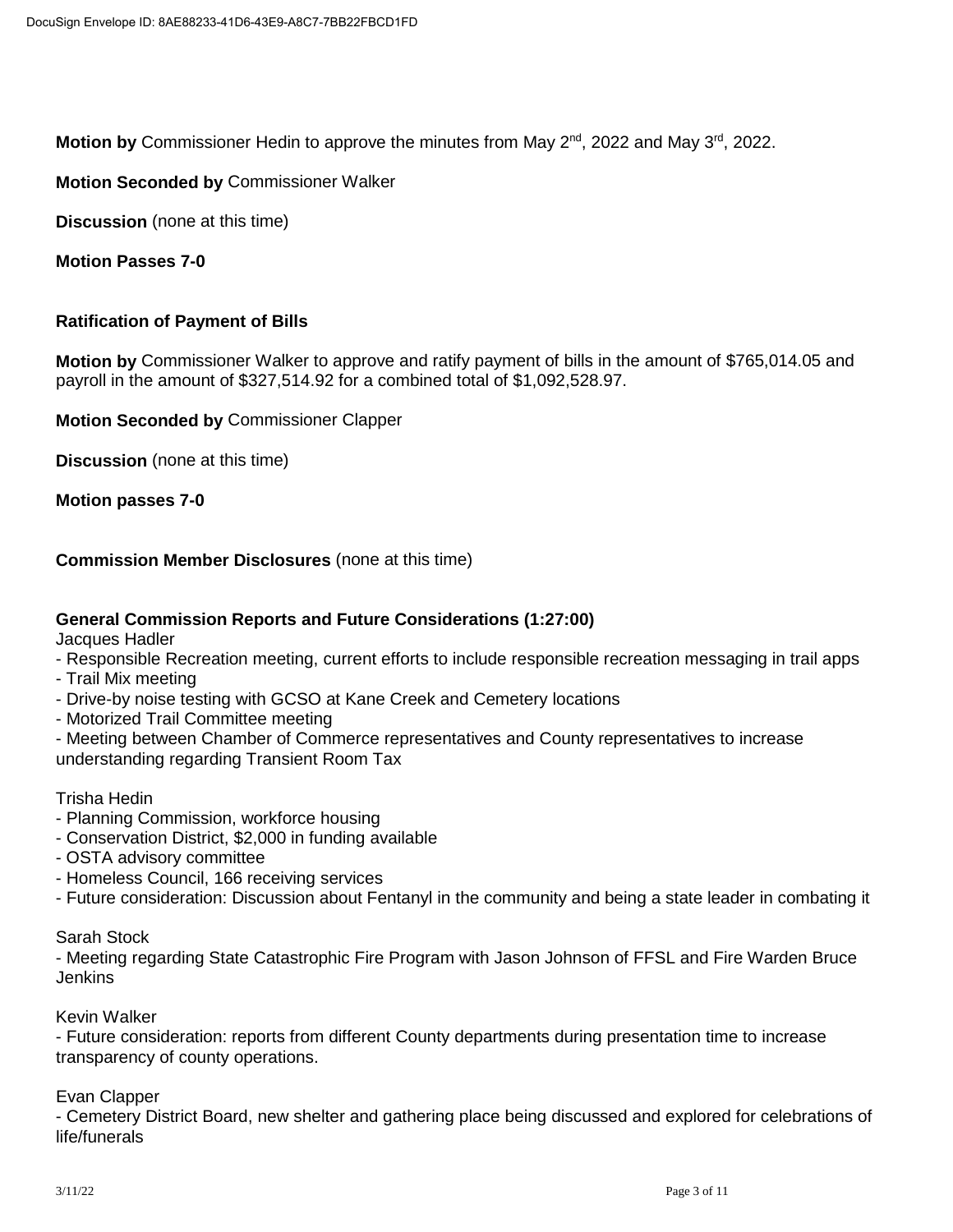- Canyonlands Health Care Special Service District

- EMS Special Service District, Incident Command Service provides training to electeds and appointeds for communications in response to emergency incidents

Mary McGann

- Travel Council, presentation re: timed entry, average hotel occupancy down, Jeep Safari attendance down, increased visitation to the Moab Information Center

- Housing Authority of Southeastern Utah
- Solid Waste Authority Executive Director Search
- Tour of UMTRA project with Congressman Curtis

Josie Kovash

- John Curtis town hall and accompanying dinner with Congressman Curtis and Phil Lyman

### **Elected Official Reports**

Grand County Clerk/Auditor Gabriel Woytek

- Auditors came May 9-12
- Sample Ballots posted
- Public Logic & Accuracy Test Friday, May 27<sup>th</sup> at 9am

Grand County Attorney Christina Sloan

- Noise testing event with Sheriff's Office, addressed hurdles associated with issuing citations, discussion of speed enforcement as a tool for addressing noise issues, general receptiveness from Sheriff's Office. Driveby enforcement requires two individuals, only one of which needs to be a Law Enforcement Officer.

### **Commission Administrator Report**

Associate Commission Administrator Quinn Hall

- New agenda submission system

**General Business - Action Items, Discussion and Consideration of:**

**A. Approving Memorandum of Understanding with the Utah Division of Water Rights (DWR) for the Pack Creek Stream Gauge (Commissioner Stock and Marc Stilson, DWR Regional Engineer) (1:55:50)**

#### **Presentation**

Commissioner Stock presented the MOU which outlines Grand County's ongoing responsibility in maintaining this gauge which is critical for developing future water budget models and flood warnings. Nature Conservancy, GWSSA, Moab City also partnering in the effort.

**Motion by** Commissioner Walker to approve the Memorandum of Understanding with the Utah Division of Water Rights (DWR) for a stream gauge on Pack Creek.

### **Motion Seconded by** Commissioner Hedin

# **Discussion**

Commissioner Walker spoke in support of utilizing funds to better understand and protect our aquifer. Commissioner Hedin stressed that Pack Creek is a big missing piece in understanding the valley's groundwater, as present assumption is that Pack Creek is essential in replenishing the Valley Fill Aquifer.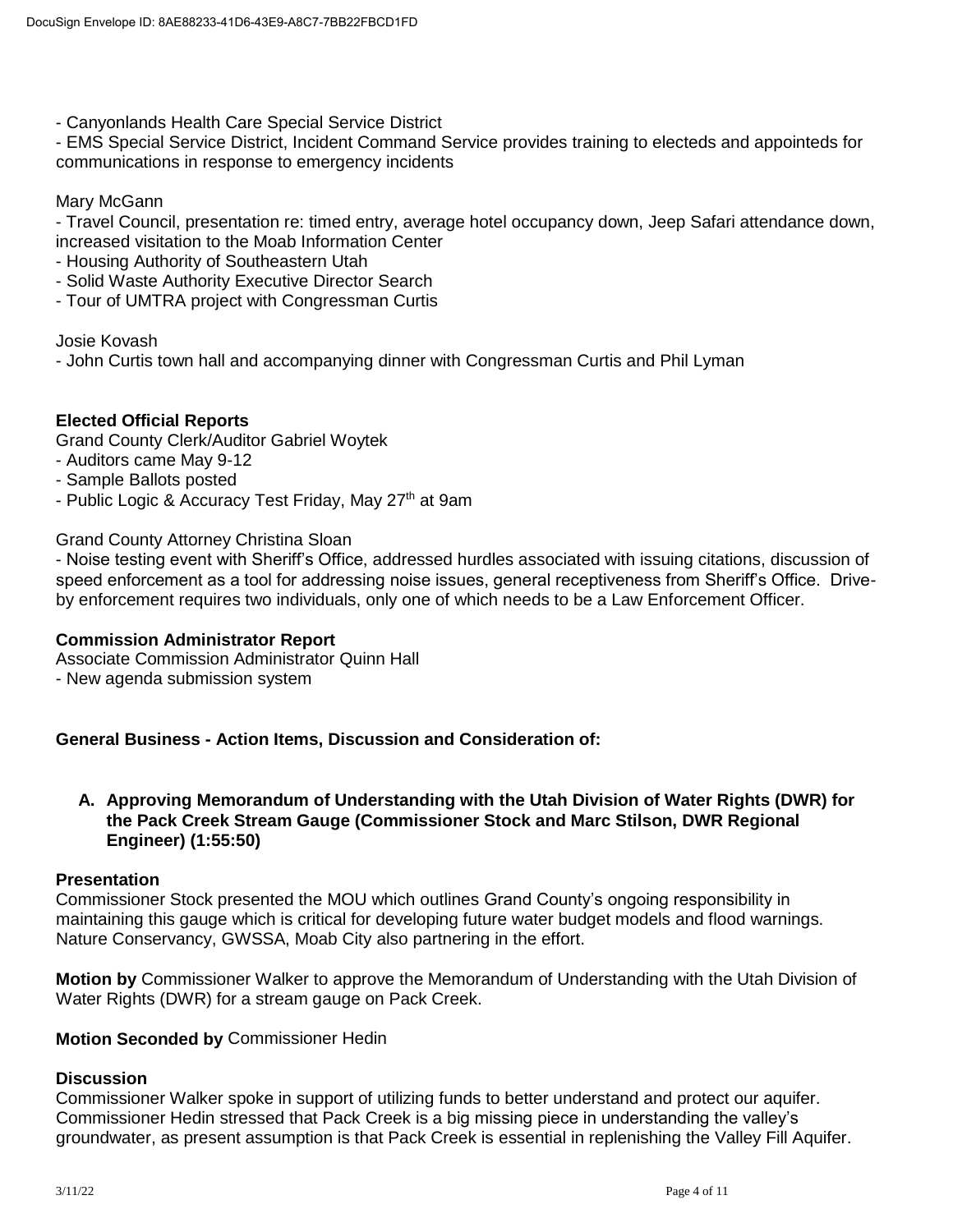## **Motion passes 7-0**

**B. Approving Special Event Application for the 2022 Roughies on the Rocks (OSTA Director Angie Book) (2:00:05)**

#### **Presentation**

Staff presented details of miniature bull riding event, as presented in packet.

**Motion by** Commissioner Hedin to approve the special event permit for the 2022 Roughies on the Rocks under the currently approved special event ordinance.

**Motion Seconded by** Commissioner Clapper

**Discussion (none at this time)**

**Motion passes 7-0**

**6 p.m. Citizens to be heard (none at this time)**

# **D. Approving Contract Award for Professional Fireworks Display on Independence Day (Associate Commission Administrator Quinn Hall) (2:03:05)**

#### **Presentation**

Staff presented contract. Only one bid received.

**Motion by** Commissioner Walker to approve the Independent Contractor Agreement with Vortex Fireworks Artists for the 2022 July 4th professional fireworks display.

#### **Motion Seconded by** Commissioner Clapper

#### **Discussion**

Commissioner Kovash noted one citizen comment received expressing inappropriate nature of fireworks display given fire risk.

### **Motion passes 7-0**

**E. Approving the bid award to TSJ Construction for constructing the Airport snow removal equipment building, in the amount of \$890,001.29 (Tammy Howland, Interim Airport Director) (2:05:20)**

### **Presentation**

Staff presented details of bid award. Part of annual entitlement project. Equipment was received in 2021, this project is for constructing a building to house that equipment already received. One bid came in higher than anticipated and was adjusted to where it is now. Commissioner Stock asked what the cost per square foot. Staff quoted approximately \$400/square foot, which is in line with what other airports are paying for similar structures.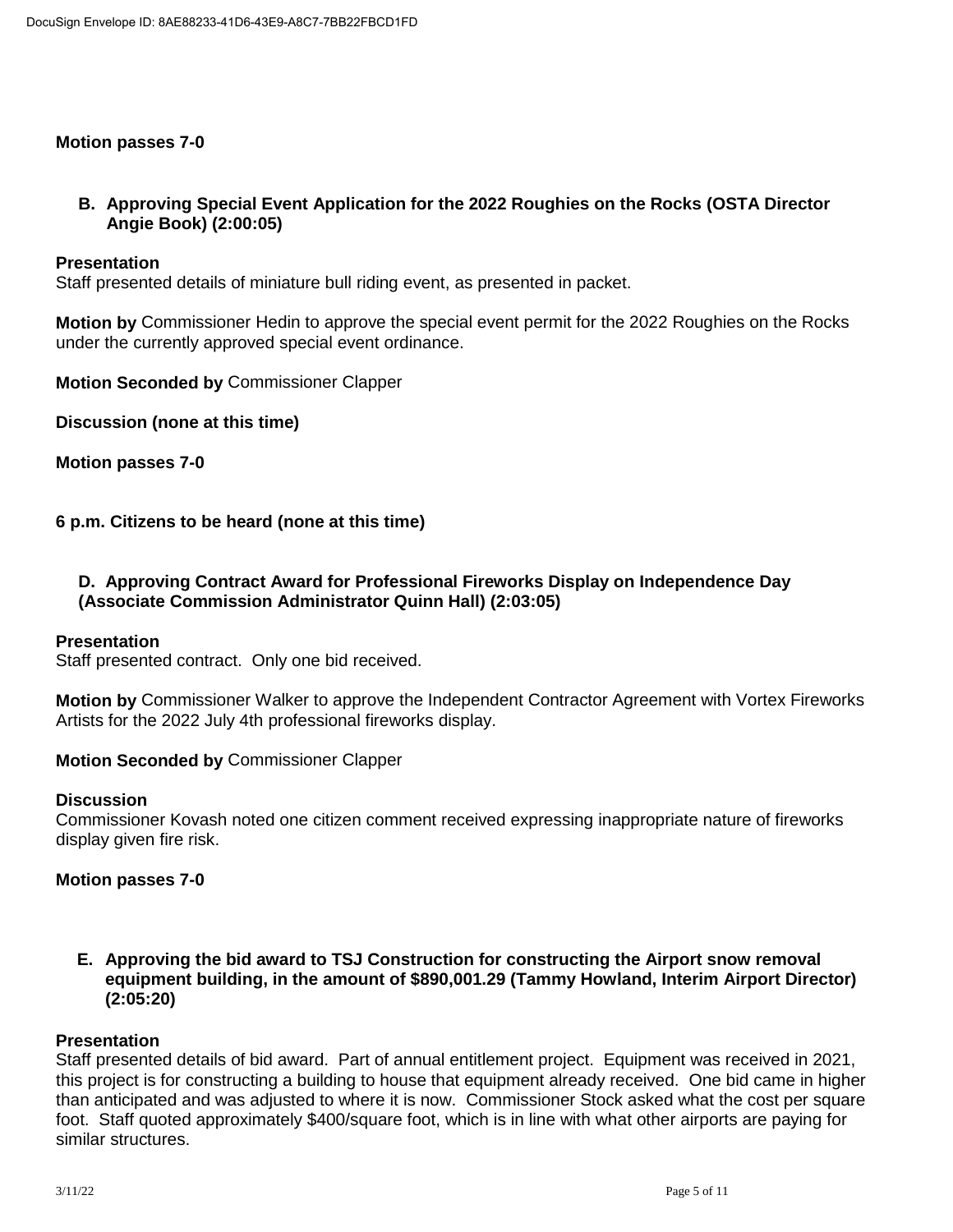**Motion by** Commissioner Walker to approve the bid award to TSJ Construction in the amount of \$890,001.29, for construction of a snow removal equipment building at the Airport, pending the FAA grant offer.

**Motion Seconded by** Commissioner Hedin

**Discussion (none at this time)**

**Motion passes 7-0**

**F. Approving Single Service Operator Agreement with Skydive Moab, LLC (Tammy Howland, Interim Airport Director, and County Attorney Sloan) (2:09:20)**

### **Presentation**

Staff presented details and background regarding proposed agreement, as presented in packet. These agreements help create coordination for various uses at the airport. Skydive Moab in business for 15 years at the airport. Skydive operations are essentially uninsurable but are a protected aeronautical activity. Attorney Sloan described extensive effort involved in updating this agreement. Discussion regarding fee schedule for use of unimproved landing area and upcoming study for adjusting fees and its relation to this agreement.

**Motion by** Commissioner Walker to approve the Single Service Operator Agreement between Skydive Moab, LLC and Grand County, effective January 1, 2022.

**Motion Seconded** by Commissioner Hedin

**Discussion** (none at this time)

**Motion passes 7-0**

## **G. Approving recruitment grade range and updated job description for Airport Director (Renee Baker, Personnel Services Director) (2:16:45)**

### **Presentation**

Staff presented proposed changes as presented in packet. Changes better reflect recently completed salary survey and allow flexibility for competitive hiring strategies.

**Motion by** Commissioner Walker to approve the updated Airport Director job description and authorize recruitment posting at the range of Grade 18 - Grade 20 effective May 18th 2022.

**Seconded by** Commissioner Clapper

**Discussion** (none at this time)

**Motion passes 7-0**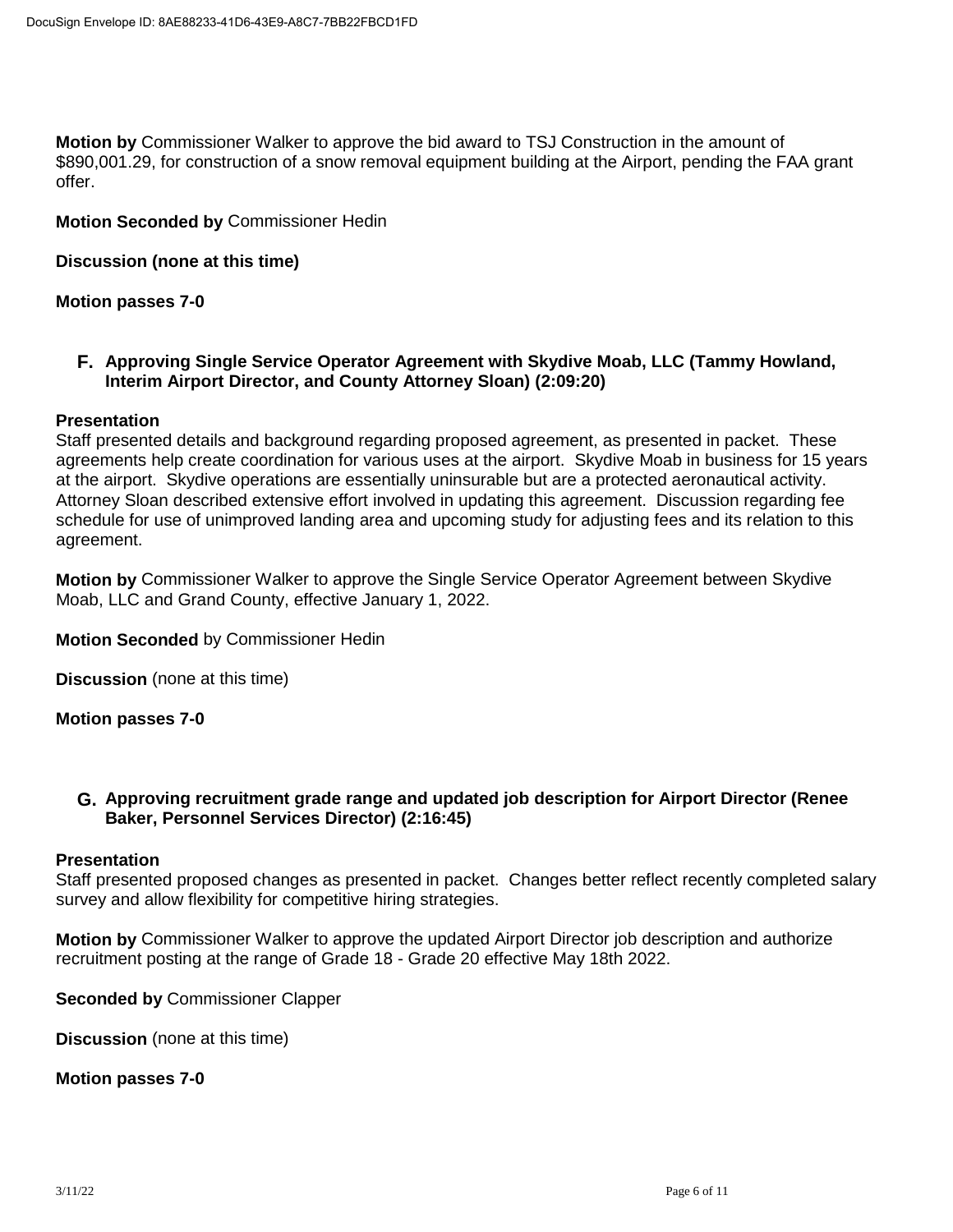## **H. Approving Resolution Repealing and Replacing Resolution No. 2976 and Adopting the General Plan 2030 (John Guenther, Planning and Zoning Director) (2:18:45)**

### **Presentation**

Staff discussed resolution which is culmination of a year-long process. Next step is to move into implementation phase with department heads. Commissioner Walker sought clarification on process: this is a 'meta' plan or 'roadmap' for the next implementation goals in the overall process. Implementation goals include Land Use Code update, Transportation Master Plan, Capital Improvement Plan, Economic Development Master Plan and Public Engagement Strategy, among others. Details currently presented in the General Plan serve as placeholders and will be revised.

**Motion by** Commissioner Hedin to approve the resolution repealing the General Plan 2012 and adopt the Grand County General Plan 2030.

**Motion seconded by** Commissioner Clapper

### **Discussion**

Commissioner Walker clarified the use of 2030 in the title. Commissioner Kovash expressed appreciation for added language regarding, noise, seasonal housing and renewable energy goals.

## **Motion passes 7-0**

**I.** Adopting Resolution approving the Final Plat of Plateau Estates, Lot 7 Amended located at 1885 Plateau Circle, affecting Parcel No. 02-0SPE0007 (Associate Planner Elissa Martin) (2:25:20)

### **Presentation**

Staff discussed application as presented in packet.

**Motion by** Commissioner Walker to approve the Findings of Fact set forth in the staff report dated March 28, 2022 and the proposed Resolution approving plat for Plateau Estates, Lot 7 Amended.

**Motion seconded by** Commissioner Clapper

**Discussion (none at this time)**

### **Motion passes 7-0**

**J.** Adopting Resolution approving the Final Plat of Arroyo Crossing, Phase 1, Tract I, Amended, affecting Parcel 02-0ARR-0241 (Associate Planner Elissa Martin) (2:28:25)

#### **Presentation**

Staff discussed application as presented in packet. Commissioner Walker clarified with applicant that this subdivision was always planned for in the development Master Plan.

**Motion by** Commissioner Walker to approve the Findings of Fact set forth in the staff report dated April 18, 2022 and the proposed Resolution approving the Final Plat of Arroyo Crossing, Phase 1, Tracts I, Amended.

**Motion seconded by** Commissioner Hedin

#### **Discussion**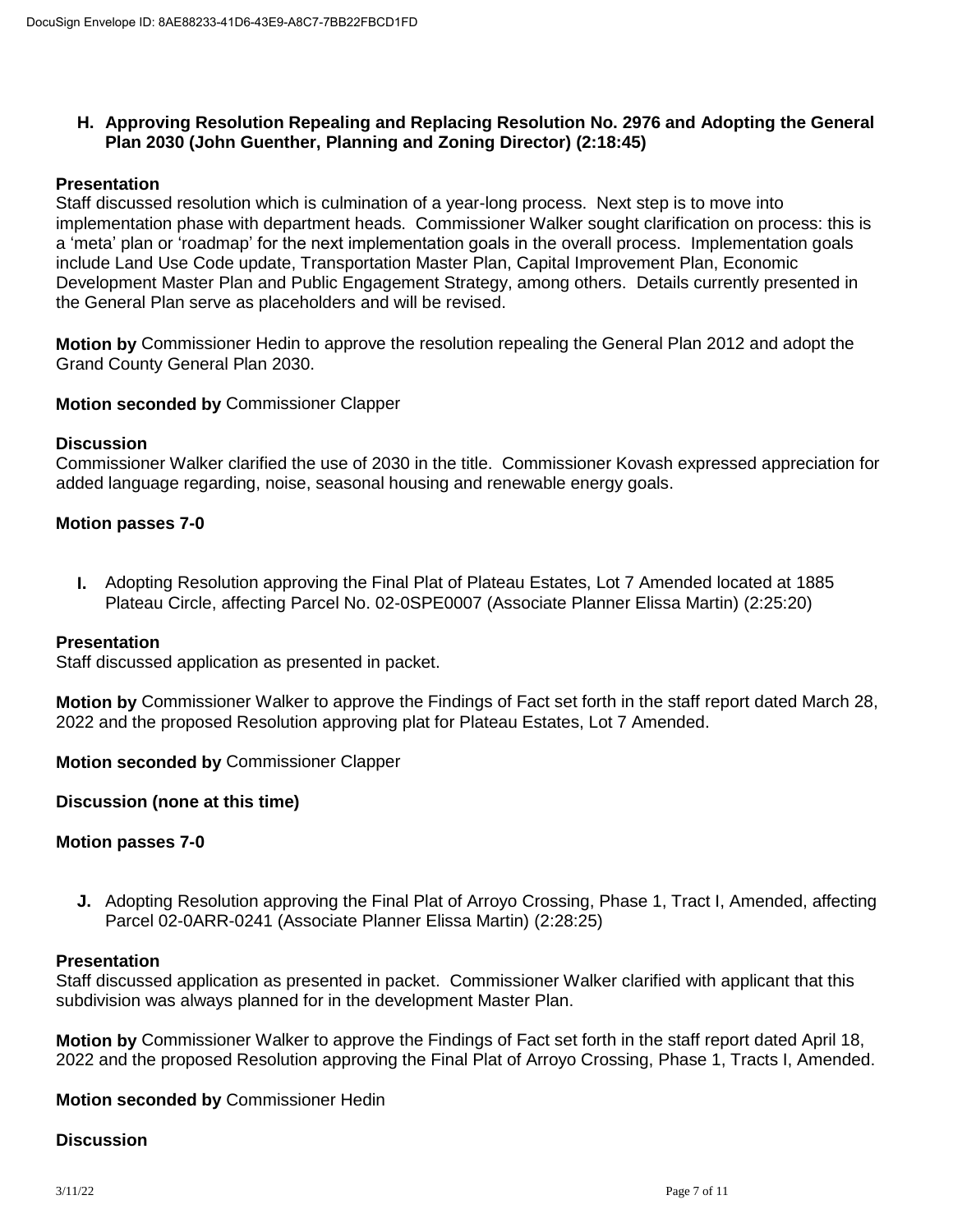Commissioners Hedin and McGann expressed appreciation to the MACLT staff for their efforts.

# **Motion passes 7-0**

**K.** Discussion and Consideration of Work Change Directive for Sand Flats Gravel Parking Lot Project (2:32:40) (Andrea Brand, Sand Flats Recreation Area Director)

## **Presentation**

Staff described work change as presented in packet. Change creates a \$6,000 overall excess in original bid. Within SFRA budget.

## **Commissioner Hedin assumed role of Chair for this item as the Vice Chair needed to excuse themself momentarily**

**Motion by** Commissioner Clapper to approve Work Change Directive for the Sand Flats Gravel Parking Lot and authorize the Chair to sign all associated documents.

## **Motion seconded by** Commissioner McGann

**Discussion** (none at this time)

## **Motion passes 7-0**

**L.** Amending Economic Development Special Event grant guidelines (Grand County Economic Development Director August Granath) (2:37:40)

### **Presentation**

Staff discussed need for proposed amendments. Grant program originally designed to develop new special events. Will enable changes desired by Travel Council Advisory Board. More flexibility for targeted low points in non-winter times of year. Funding to be made available for operating expenses and not just marketing. Commissioner Walker sought clarification that grant dispersal ultimately approved by the County Commission. Commissioner Stock sought clarification as to whether guidelines might in the future contain elements supporting the inclusion of events promoting cultural and ethnic diversity, and staff agreed that this could be a real possibility and will be brought to the table when further revisions are revisited. Commissioner Kovash prompted staff to further clarify what 'quality visitation' might mean, and to gather more qualitative data in post-event surveys. Staff offered that current effort to create an Economic Development Master Plan will serve to clarify these issues.

**Motion by** Commissioner Stock to approve the revised event grant guidelines

**Motion seconded by** Commissioner Clapper

### **Discussion**

Commissioner Walker pointed out minor edit needed in guideline document.

# **Motion passes 7-0**

**M.** Approving Economic Development special event grant awards (Grand County Economic Development Director August Granath) (2:51:05)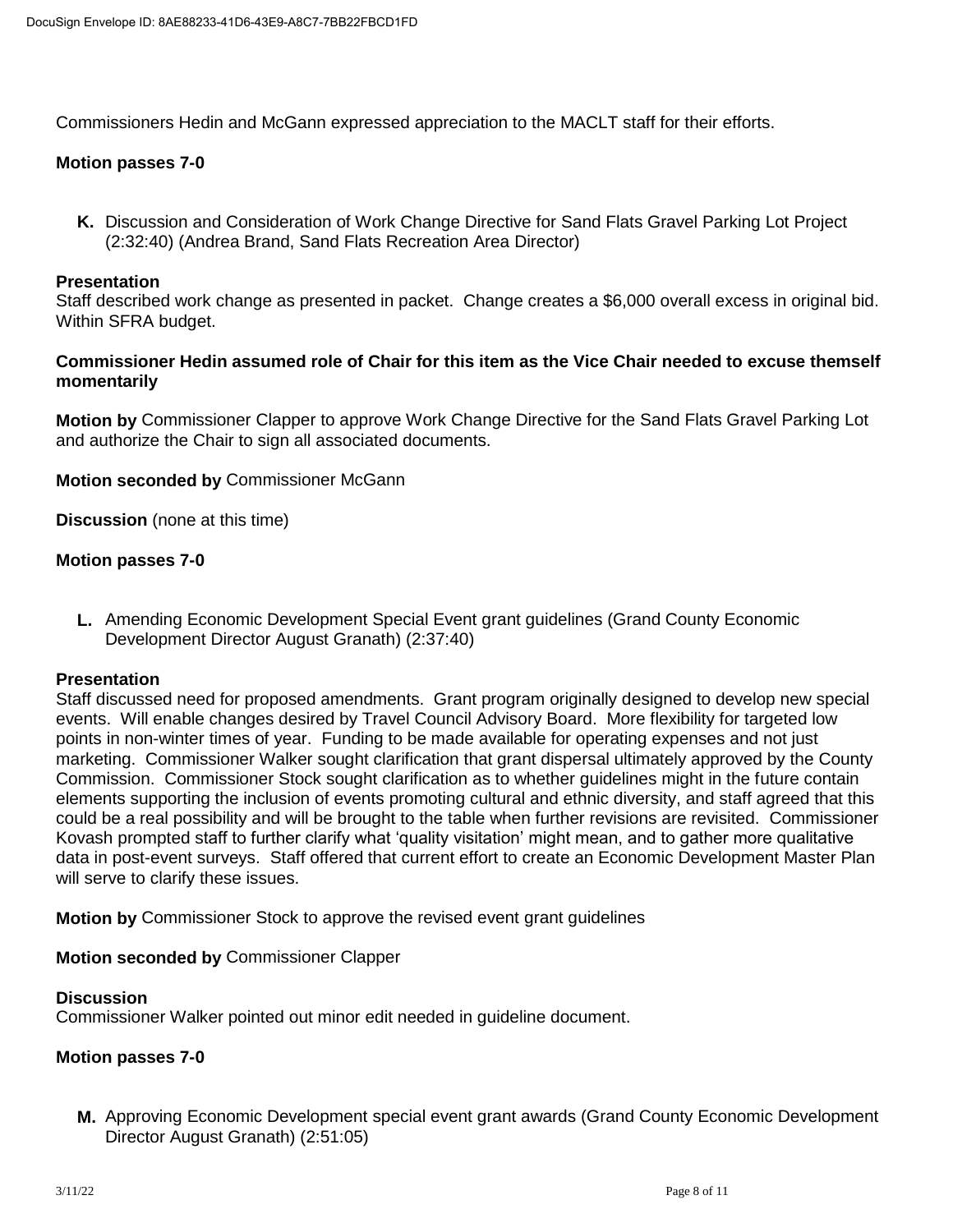### **Presentation**

Staff discussed proposed awards as presented in packet.

**Motion by** Commissioner Clapper to approve the dispersal of funds to the Folk Festival and Free Concert Series as recommended by the Travel Council Advisory Board (TCAB).

## **Motion seconded by** Commissioner Hedin

### **Discussion**

Commissioner Clapper expressed appreciation for the fact that the proposed awarded events are free to the public and that such a quality might be considered in future guidelines. Commissioner Kovash pointed out the awarded events exemplify efforts for quality visitation and local-friendly qualities.

# **Motion passes 7-0**

**N.** Adopting Resolution to Repeal Resolution NO. 3260 and Amend the Grand County Economic Development Advisory Board ("EDAB") Resolution NO. 3228 (August Granath, Grand County Economic Development) (2:55:20)

## **Presentation**

Staff discussed proposed board consolidation and revisions to board member makeup as presented in the packet. Commissioner Walker sought clarification about most recent amendments to this proposed action, staff explained that two more private sector representatives were added in most recent amendment. Commissioner Clapper sought clarification regarding board member makeup as established by statute, brought up potential need for review by the County Attorney.

**Motion by** Commissioner Clapper to approve the Resolution, repealing Resolution No. 3260 and amending Resolution No. 3228 Economic Development Advisory Board (EDAB), and establish EDAB membership and positions as outlined in Exhibit B.

**Motion seconded by** Commissioner Walker

**Discussion** (none at this time)

**Motion passes 7-0**

### **Commissioner Walker left the meeting at 7:05 p.m.**

### **Consent Agenda – Action Items (3:04:15)**

- **O.** Ratifying Grant application for pickle ball courts at OSTA to the Utah Division of Recreation Land and Water Conservation Fund
- **P.** Ratifying the Chair's signature on a letter to the School and Institutional Trust Lands Administration (SITLA)
- **Q.** Ratifying the Chair's signature on a purchase order for two boat trailers for Grand County Search & Rescue
- **R.** Approving Specialized Services Agreement between Grand County, Utah State University and Utah Conservation Corps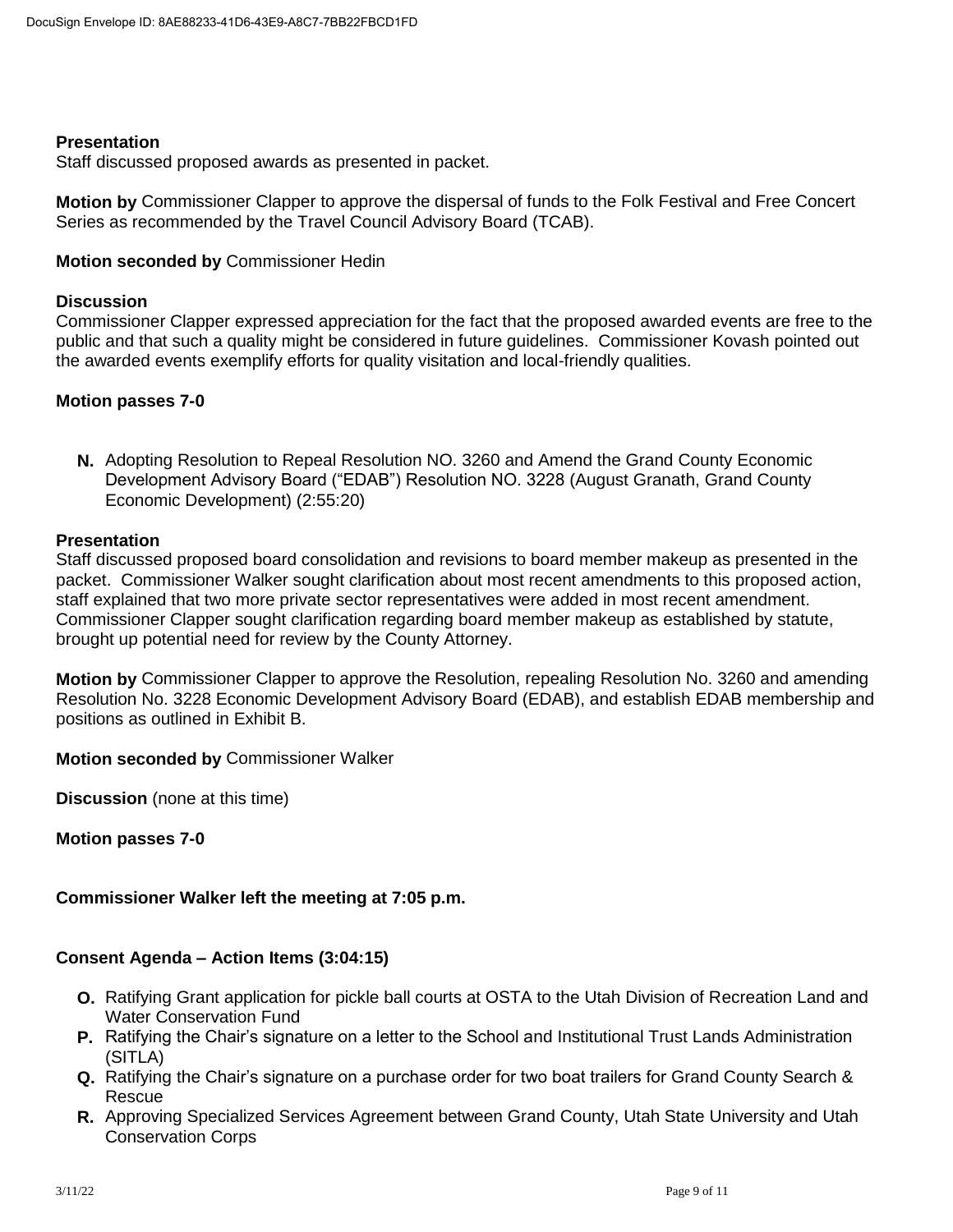- **S.** Approval of Independent Contractor Agreement for OSTA scoreboards (modified from April 19, 2022 approval)
- **T.** Approving letter to the Utah Division of Air Quality

**Motion by** Commissioner Clapper to adopt the Consent Agenda as listed by the Chair.

**Motion seconded by** Commissioner Hedin

#### **Discussion**

Commissioner Hedin discussed the appropriateness of the Commission's action on Item T. Suggested that it isn't appropriate or productive in developing relationships with nearby counties.

**Substitute motion by** Commissioner Hedin to pull Item T out of Consent Agenda

**Substitute motion seconded by** Clapper

### **Substitute motion passes 6-0**

**T.** Approving letter to the Utah Division of Air Quality (3:08:20)

### **Discussion**

Commissioner Stock clarified that the letter is addressed to the Division of Air Quality, not to neighboring counties, and discussed that this is a response to an invitation to a public comment period and that our constituents are downwind from these coal power plants. Commissioner Hedin discussed the challenges that these former coal dominant counties face in transitioning away from coal, that Grand County acting unilaterally in speaking out can cause problems.

**Motion by** Commissioner Stock to approve letter to the Utah Division of Air Quality

**Motion seconded by** Commissioner Kovash

### **Discussion**

Commissioner Clapper stated that he appreciates Commissioner Hedin's concerns but that it is appropriate for individual stakeholders to chime in during an open public comment period.

### **Motion passes 5-1, Hedin opposed**

### **Consent Agenda Approval (3:16:25)**

**Motion by** Commissioner Clapper to adopt the Consent Agenda as updated (without item T)

### **Motion seconded by** Commissioner Hedin

### **Discussion**

Clarification offered that the Utah state legislative committee has passed this land swap and that any further changes would have to happen at the Federal level.